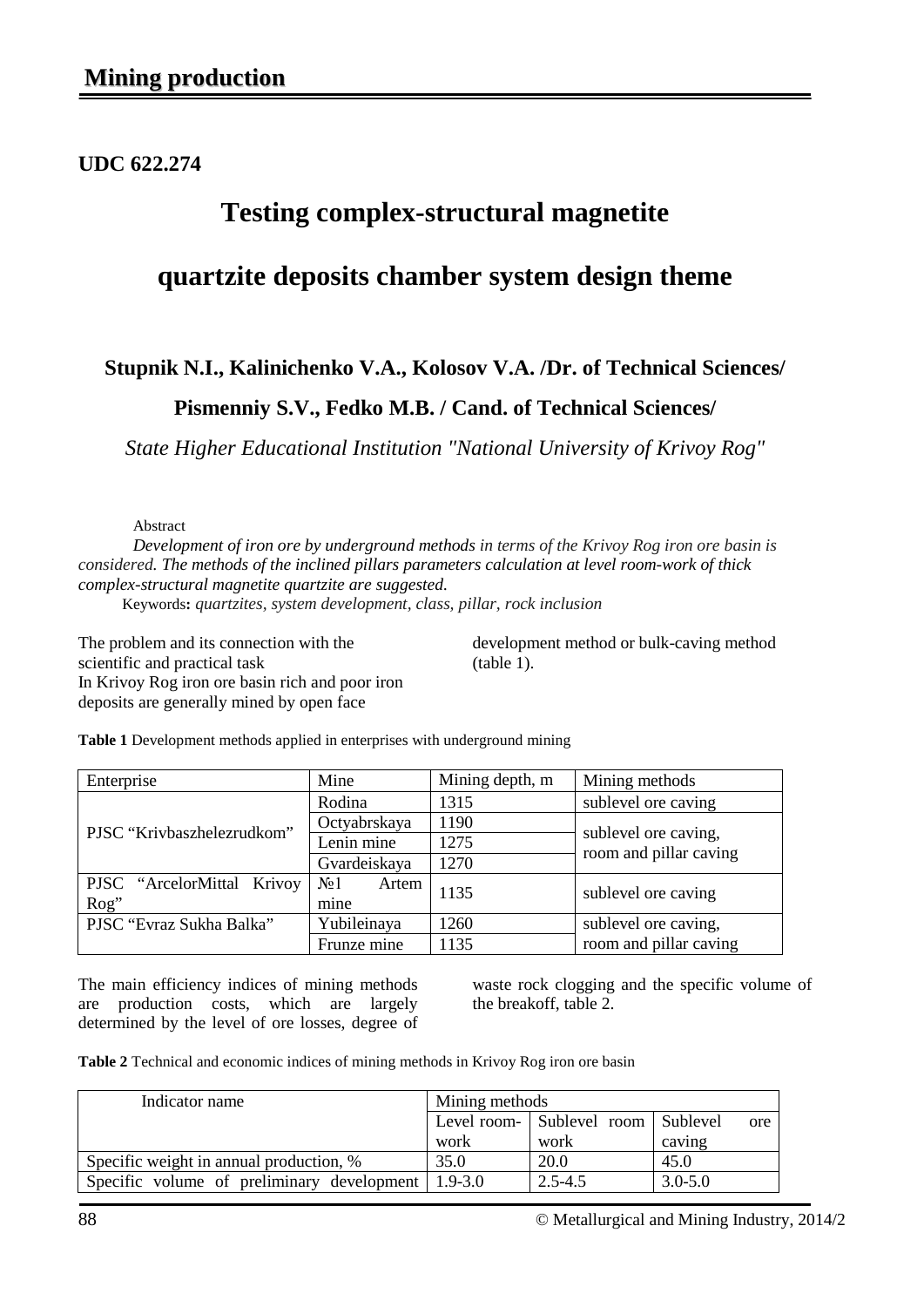| and breakoff m/th. t                    |                 |                 |               |  |
|-----------------------------------------|-----------------|-----------------|---------------|--|
| Ore losses, %                           | $5.0 - 10.0$    | 7.0-12.0        | 14.7-18.0     |  |
|                                         | $17.4 - 25.0$   | 16.9-20.0       |               |  |
| Ore clogging, %                         | $4.0 - 7.0^{*}$ | $4.0 - 6.0^*$   | $16.5 - 18.0$ |  |
|                                         | $13.0 - 16.0^*$ | $11.4 - 14.0^*$ |               |  |
| Iron reduction in output in ore mass, % | $0.5 - 2.0$     | $0.3 - 1.5$     | $1.5 - 3.0$   |  |

Note:  $\sim$  - without pillar and ceiling recovery

Table 2 represents that the bulk-caving methods reduce iron ore content in ore output almost by two times in comparison with the room-work [1- 3]. Taking into account that magnetite quartzite

#### **Investigation and publication analysis**

Iron ore deposits in Krivoy Rog basin, reach the horizontal area of more than  $1500 \text{ m}^2$  and strike length of more than 700 m, of ore bodies ranging in size from 50 to 500  $m<sup>2</sup>$  and strike length from 10 to 75 m. The share of large deposits is 80% from the ore area in the basin. Their thickness varies from 20 to 150 m and more. The ore bodies are extended in the north-east direction and lie at angle from 20 to 80 degrees with the recovered grade of solid ore from 36 to 64%. Physical and mechanical properties of iron ore of Krivbass basin vary widely. Some mine fields have one or two parallel iron deposits containing about 70% of the reserves of the mine field, others have more than 20 separate ore bodies having a strike length from 150 to 500 m with the recovered grade of solid ore from 58 to 64% [2].

According to the deposit position iron ore deposits are divided into homogeneous and heterogeneous [3,4]. There are inclusions of dirt area or ores with low recovered grade quality of solid ore in heterogeneous deposits. The thickness of dirt areas vary from 3.2 m to 6 m in some areas to 10.6 m. The specific area of dirt area within the level (sublevel) is 10 ... 15-18%.

deposits are composed of very thick hard rocks technological advancement of their room-andpillar methods is rather essential.

The deposits with the presence of dirt area, are usually throw back with bulk mining, see table 1. The problem statement

Application of traditional mining methods with ore bulk extraction at ore deposits mining, including dirt area inevitably leads to a decline of the recovered grade quality from 3 to 10%, which significantly affects the sale price of commercial products and increases the cost of extraction, transportation, hoisting of extracted rock mass and its dressing.

Thereby, the development of improved version of mining methods for deposits with dirt area inclusions, allowing to increase the quality of extracted ore mass, is an important scientific and technical task for enterprises with underground mining.

#### **Material presentation and results**

Ore deposits of Krivoy Rog iron ore basin according to their structure can be divided into five types: 1 - without dirt area inclusions, 2.3 and 4 - mining ore area has single, double and triple dirt area inclusions, 5 - ore area has combined dirt area inclusions, figure 1.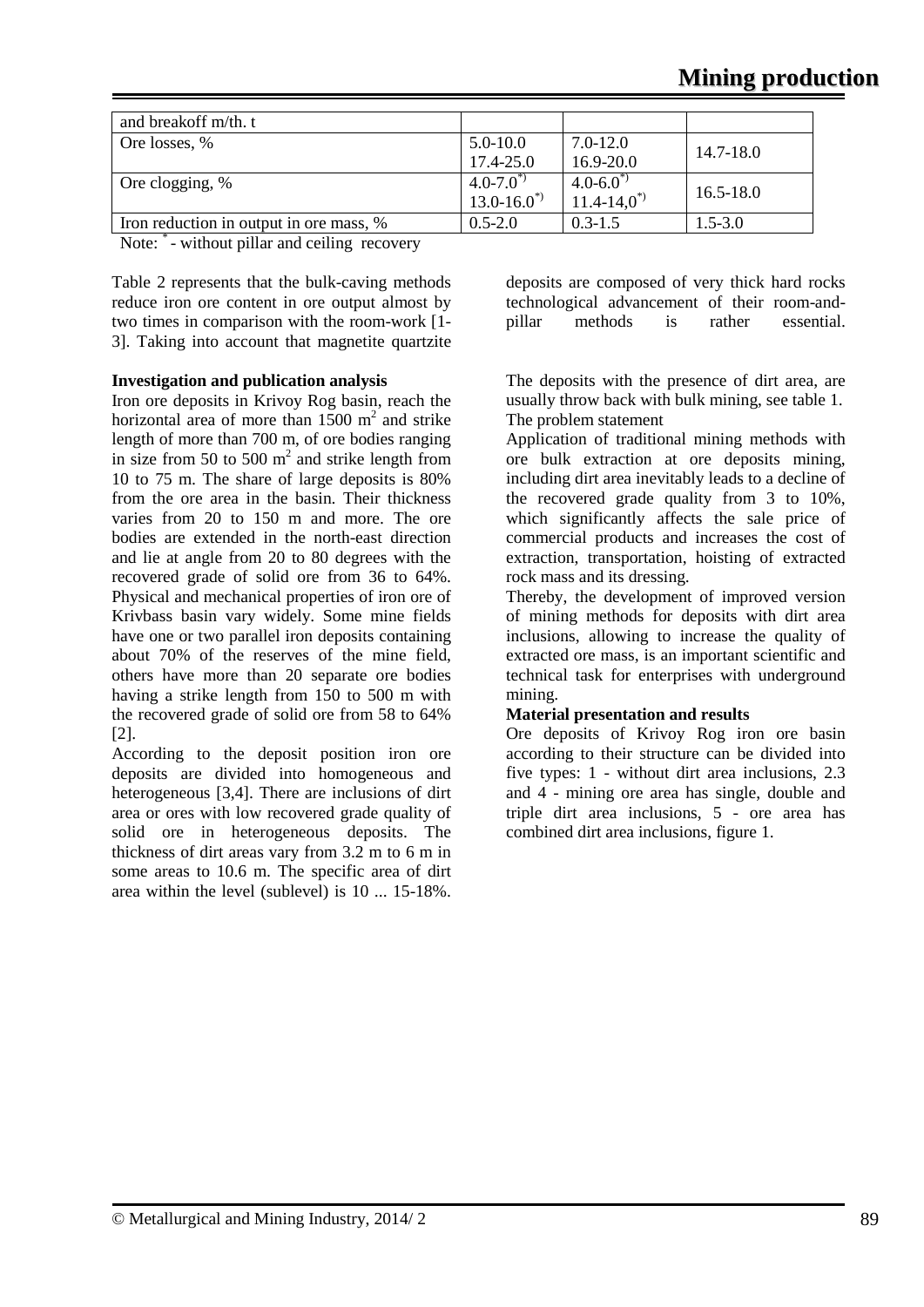

**Figure 1** The structure of ore deposits of Krivoy Rog iron ore basin

The first type includes all single and parallel and contiguous deposits that don't contain dirt area inclusions or the thickness of dirt area inclusions between the ore deposits is more than 15 m. In this case, it should be noted that the parallel and contiguous deposits are mined separately. Deposits which have one dirt area inclusion with the thickness of not more than 10 m belong to the second type. The third and the fourth type are ore deposits having two or more dirt area inclusions,

the distance between dirt area inclusions vary from 15 to 35 m and more. The fifth type is ore deposits with dirt area inclusions of irregular shape.

Based on researches, the classification of ore deposits of Krivoy Rog iron ore basin tend to be mined by room and pillar systems is given, table 3.

| Name                                                  | Without      | Single       | dirt        | Doubled      | by          | Tripled<br>by | Combined     |              |
|-------------------------------------------------------|--------------|--------------|-------------|--------------|-------------|---------------|--------------|--------------|
|                                                       | dirt<br>area | area         |             | dirt         | area        | dirt<br>area  | dirt         | area         |
|                                                       | inclusions   | inclusions   |             | inclusion    |             | inclusion     | inclusions   |              |
| Deposit type                                          |              | 2            |             | 3            |             | 4             | 5            |              |
| Dip angle of ore                                      | 45-90        | $45 -$       | $60 -$      | $45 -$       | $60 -$      | 60-90         | $45 -$       | $60 -$       |
| deposits, degree                                      |              | 60           | 90          | 60           | 90          |               | 60           | 90           |
| Thickness of<br>ore                                   | 10-150       | $60 -$       | $40-$       | $80-$        | $60 -$      | 120-150       | $35 -$       | $35 -$       |
| deposits, m                                           |              | 150          | 150         | 150          | 150         |               | 150          | 150          |
| angle of dirt<br>Dip<br>inclusions,<br>area<br>degree |              | $45 -$<br>90 | $60-$<br>90 | $45 -$<br>60 | $60-$<br>90 | 60-90         | $45 -$<br>70 | $60 -$<br>90 |
| of<br>dirt<br>Thickness<br>area inclusions, m         |              | $5 - 8$      | $5-10$      | $5 - 8$      | $5-10$      | $5-10$        | $5 - 8$      | $5-10$       |
| Rigidity<br>of<br>ore                                 | $+/-$        | $+/-$        | $+/-$       | $+/-$        | $+/-$       | $+/-$         | $+/-$        | $+/-$        |

**Table 3** Morphological classification of ore deposits of Krivoy Rog iron ore basin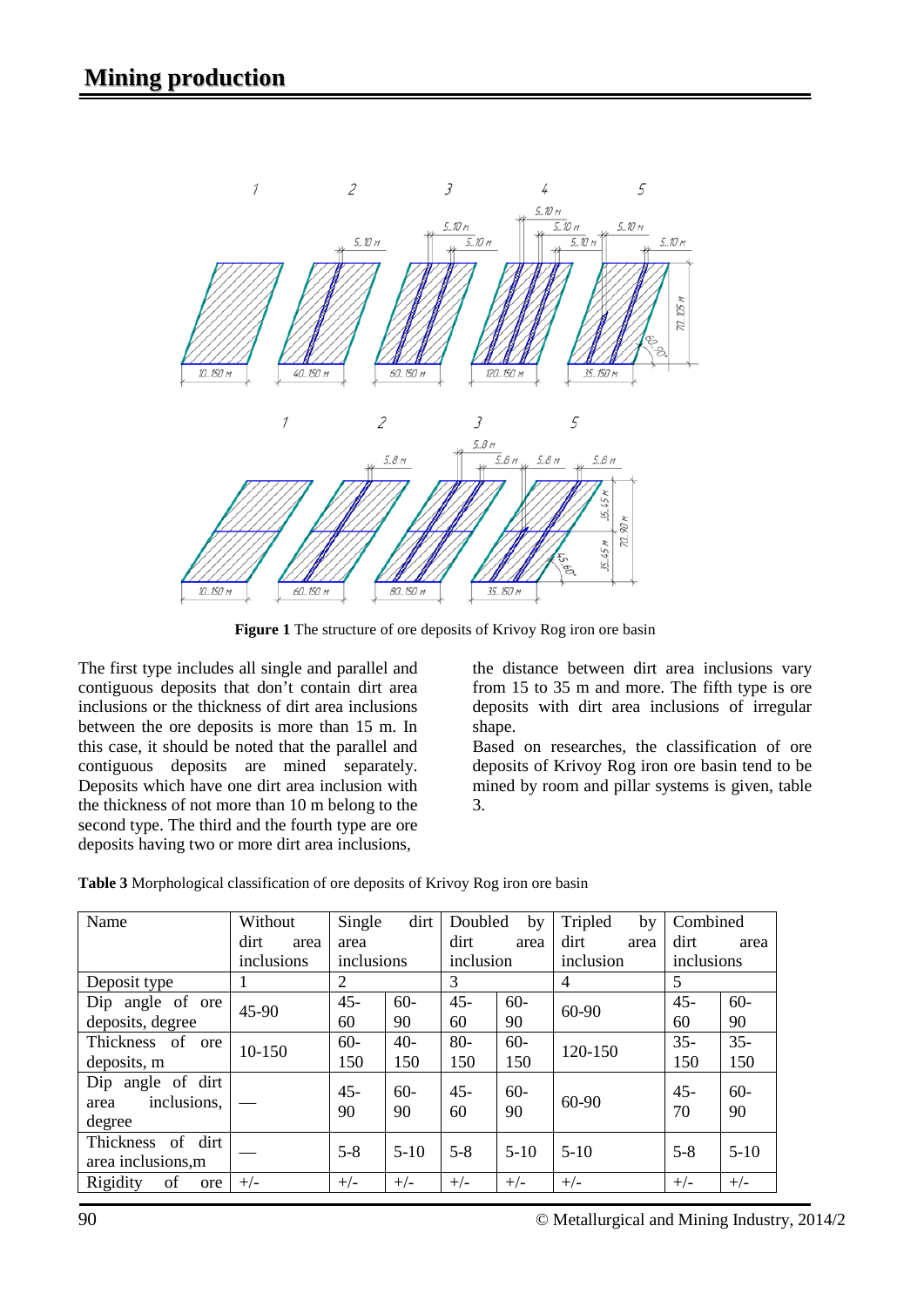| body                                                                    |  |       |       |       |  |  |       |       |
|-------------------------------------------------------------------------|--|-------|-------|-------|--|--|-------|-------|
| Rigidity of hanging<br>wall rock                                        |  |       | $+/-$ |       |  |  |       | $+/-$ |
| Rigidity of bottom<br>wall rock                                         |  | $+/-$ |       | $+/-$ |  |  | $+/-$ |       |
| Rigidity of rock<br>inclusions                                          |  |       | $+/-$ |       |  |  |       | $+/-$ |
| <i>Note:</i> $+$ <i>hard ores or rock;</i> $-$ <i>soft ores or rock</i> |  |       |       |       |  |  |       |       |

For mining of iron ore deposits with dirt area inclusions (type 2-5) it is necessary to use selective extraction, leaving dirt area inclusions in the waste area [4]. This can be achieved by using level (sublevel) room and pillar systems with the pillars and ceiling caving or leaving. However, their use has a number of boundary conditions, which include: the minimum allowable thickness of dirt area and ore deposit, the amount of extraction panels, the thickness of slope dirt area inclusion [5].

The minimum allowable thickness of dirt area inclusion is conditioned by inclined pillar integrity support, normal conditions of ore crashing and determined by

$$
m_n \ge 1.5 \cdot W \,, \tag{1}
$$

where  $m_n$  – is the minimum allowable thickness of dirt area inclusion, m; *W* – is the line of least resistance at longhole work, m.

The minimum allowable thickness of ore body limited by the dirt area inclusion depends on the underground mining technology, height of level (sublevel) and is determined by

$$
m_p \ge (0,1\ldots 0,3) \cdot h \ge m_n,\tag{2}
$$

where  $m_p$  – is the minimum allowable thickness of ore body which is situated near dirt area, m, *h* – is the height of level, m.

The amount of extraction panels in the stope limited across by dirt area inclusions is determined from

$$
N = \frac{M}{n} + 1\,,\tag{3}
$$

where  $N -$  is the amount of extraction areas in the stope limited across by waste rock inclusions;  $M -$  is the horizontal thickness of ore deposit, m. *n* – the amount of dirt area inclusions the thickness of which are ranged from 5 to 8…10m. The thickness of the inclined dirt area inclusion that will ensure its stability for a period of the panel mining is determined by the conditions of

the longitudinal compressive forces  $P_{np}$  in which there is no integrity. Side forces  $P_6$ , are directed towards the previously mined room filled with caved rocks [5]. The design formula for determining the width of the inclined interstall pillar is

$$
b = \frac{P_{\rm np} \cdot K_{\partial} \cdot \xi \cdot \sqrt{\sigma_p \cdot h}}{n_u \cdot \sigma_{\rm cyc} \cdot \sqrt{K_{\rm san} \cdot \gamma}} \ge m_n,
$$
 (4)

where  $P_{np}$  – is the longitudinal compressive forces work along the inclined pillar;  $K_{\theta}$  – is the ratio depending on the tensile stress and rock deformation;  $\zeta$  – is the ratio of rock creeping;  $\sigma_p$ – rock tensile strength, kPa;  $n_u$  – the amount of longitudinal pillars for one room; *σсж* – rock compressive strength;  $K_{\text{gan}}$  –inclined pillar stability factor; *γ* – specific weight of rock, forming the inclined pillar,  $kg/m<sup>3</sup>$ .

In the case when there is no tensile stress and deformation in the pillar  $K_d$  is 1.15 ... 1.41, when inclined pillar subjected to maximum deformation without affecting its integrity  $K_d$  is 1.41 ... 1.73, in the laminated fractured ground with possible or partial pillar caving  $K_d$  is 1.63 ... 2.0, and at crack initiation with the following caving  $K_d$  is 2.0 ... 2.44 [6].

So, the width of the inclined barren pillar defined by the expression (4) should be 1.5 times greater than the thickness power of barren area inclusion. As a result of researches an improved version of the level room mining methods with pillars and roof caving is developed.

A distinctive feature of the proposed version of the room mining method shown in Figure 2, from the traditional is the following. Mine section is divided into extraction panel according to the thickness. The first section is limited by hanging wall rock and hanging wall of dirt area inclusion, the last one is limited by hanging wall of dirt area inclusion and bottom wall. Section mining is carried out by extraction panel from hanging to bottom wall.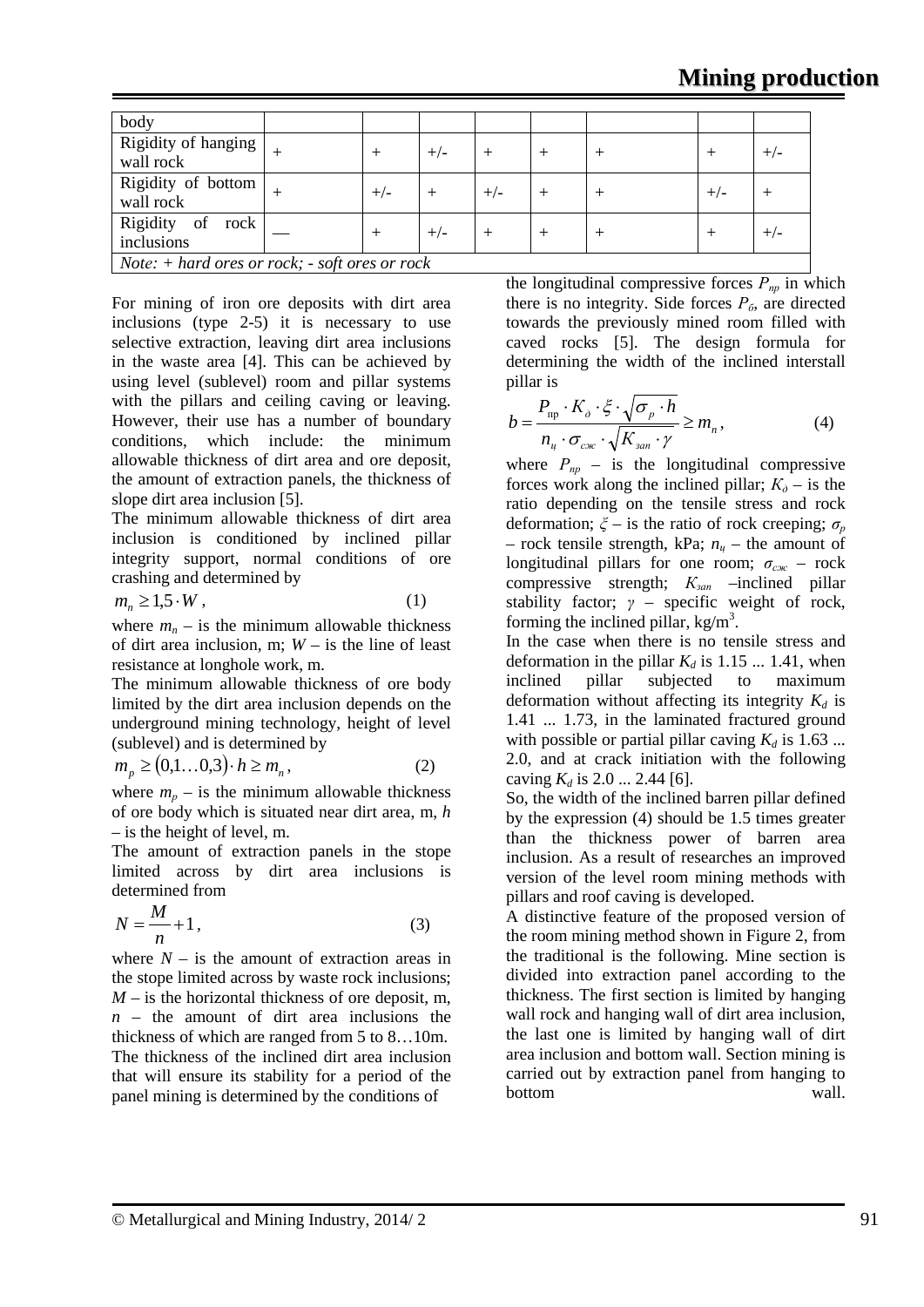## **Mining production**



**Figure 2** Level room development with dirt inclusions leaving in the section: I – primary stope (room); 2 –hauling roadway; 3, 4 – ventilation and manway raise, ore-pass; 5,  $10 -$  draw entry; 6 – loading rooms; 7 – ditch undercutting;  $8 -$  stope of the second turn (room fender);  $9 -$ vertical compensation room; 11 spiral ramp; 12 rings of block caving deep holes; 13 –cutoff ditch ort; 14 – cut raise.

The panels are processed separately by level, (sublevel-) room and pillar system with the formation of a separate compensation space, drilling and receiving levels. Between the extraction panels the inclined pillar consisting of dirt inclusion is left. Interpanel inclined pillars (dirt inclusions) are not developed but remain

unaffected between panels. Ore pillars and ceiling development is carried out according to the traditional technology. The results of calculation of improved mining method application compared with traditional technologies are shown in table 4.

**Table 4** Technical and economic indices of development methods at mining of deposits with dirt area inclusions

| Name                                | Room and pillar<br>mining without<br>pillar caving | Ore and cover<br>caving methods | Proposal room and<br>mining<br>pillar<br>method |  |
|-------------------------------------|----------------------------------------------------|---------------------------------|-------------------------------------------------|--|
| Block (panel) parameters            |                                                    |                                 |                                                 |  |
| Block strike length, m              | 50                                                 | 50                              | 50                                              |  |
| Extraction thickness, m             | 100                                                | 100                             | 80                                              |  |
| Level height, m                     | 90                                                 | 90                              | 90                                              |  |
| Dirt inclusion thickness, m         | 10                                                 | 10                              |                                                 |  |
| Dip angle of ore deposits, degree   | 80                                                 | 80                              | 80                                              |  |
| Dirt inclusions amount, pieces      | 2                                                  | $\overline{2}$                  |                                                 |  |
| Mined blocks<br>(panels)<br>amount, |                                                    |                                 | 3                                               |  |